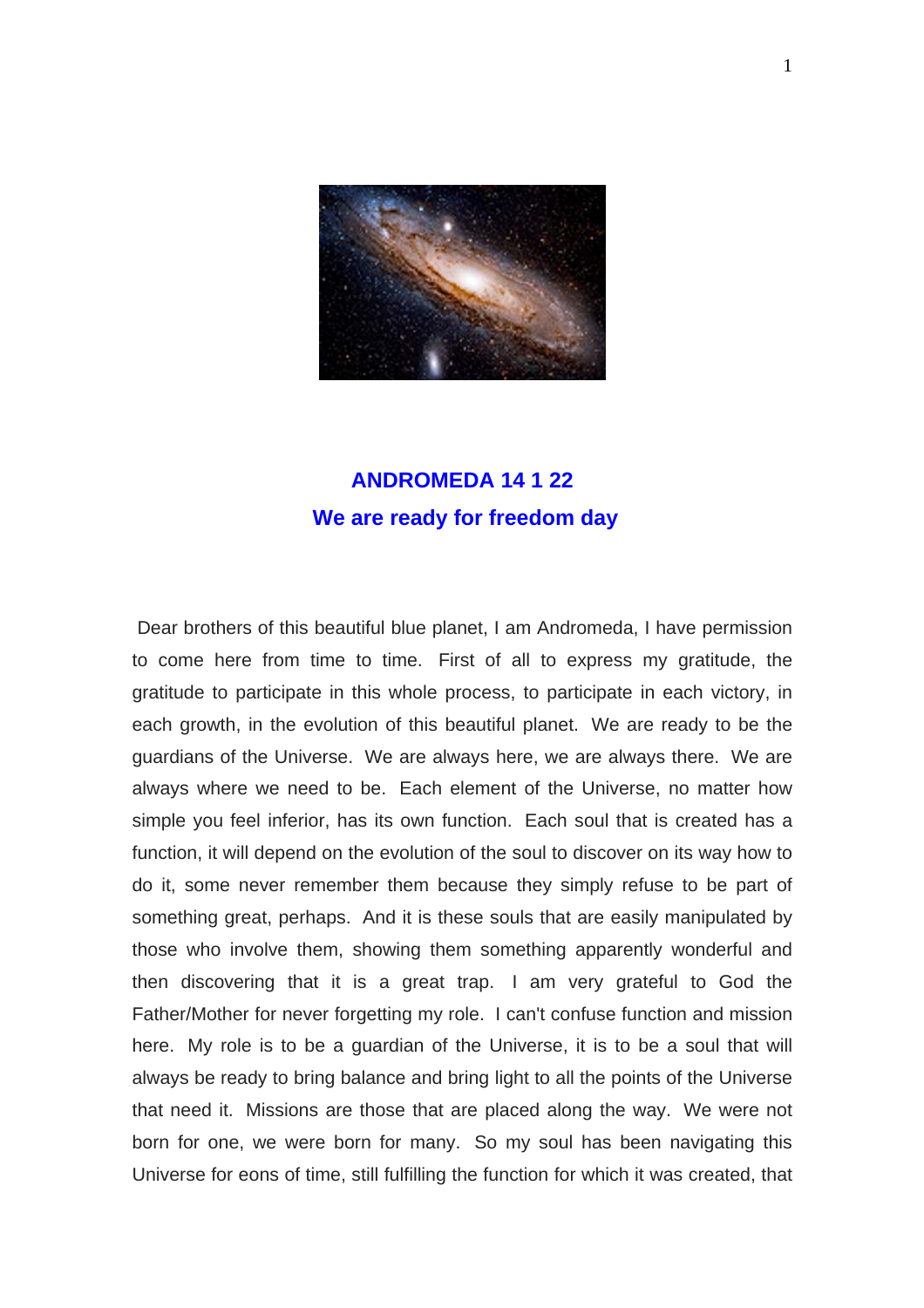is, to be a guardian. Being here, in the ascension process of this planet may seem like something you don't understand, something you think why fight for that you don't even know why expose yourself like this and I'm just saying that there is great pleasure in being on a mission. There is an immense joy in our hearts to be on a mission. Most of the time we are victorious, because most of the time, and not always, there are missions and "missions". The complex missions coordinated by the great beings of light of this universe are victorious missions. There has never been a lost battle, because these beings are the very expression of Father/Mother God and they know exactly how to act on each point, on each problem so that victory is certain. In the missions in which we are not victorious are those that are not coordinated by these beings. They are missions decided by ourselves. Out of our desire to change something we form a large group and go into battle, but we do not have the wisdom and experience of the Great Beings of Light and sometimes we are not victorious. So we have been here for a while for you. For us it is a short time. The linear time of planet Earth is very different from the time of the fifth dimension. We are here with great joy, with great glory, because once again we have emerged victorious. Now I would like to share with you our feeling, the feeling of the Galactic beings that are here around your planet operating in this great process. There has never been a moment of regret, even in these battles that have become very arduous, very difficult, long and exhausting, we have never lost hope and we have never been discouraged, because the confidence in the great protagonists of this process is so great that We don't allow ourselves to think of anything other than victory and it is exactly this feeling, that floods the hearts and minds of all who are here. This causes a wave of joy, of love that cannot be broken, which explains the many victories. So today the feeling of duty accomplished, my mission accomplished IS almost 100%. Why almost 100%? Because there is a cleaning to be done when we are dealing with beings that you do not see. That they are camouflaged on your planet in dimensions different from yours, it is easier for us to do our job because you do not see anything. It would cause you a lot of pain, a lot of apprehension and a lot of fear, because the battles have not been easy. At no time did we say that the battles were easy to win, but you did not see anything and that is great because it does not bring fear and does not generate mistrust. I would say that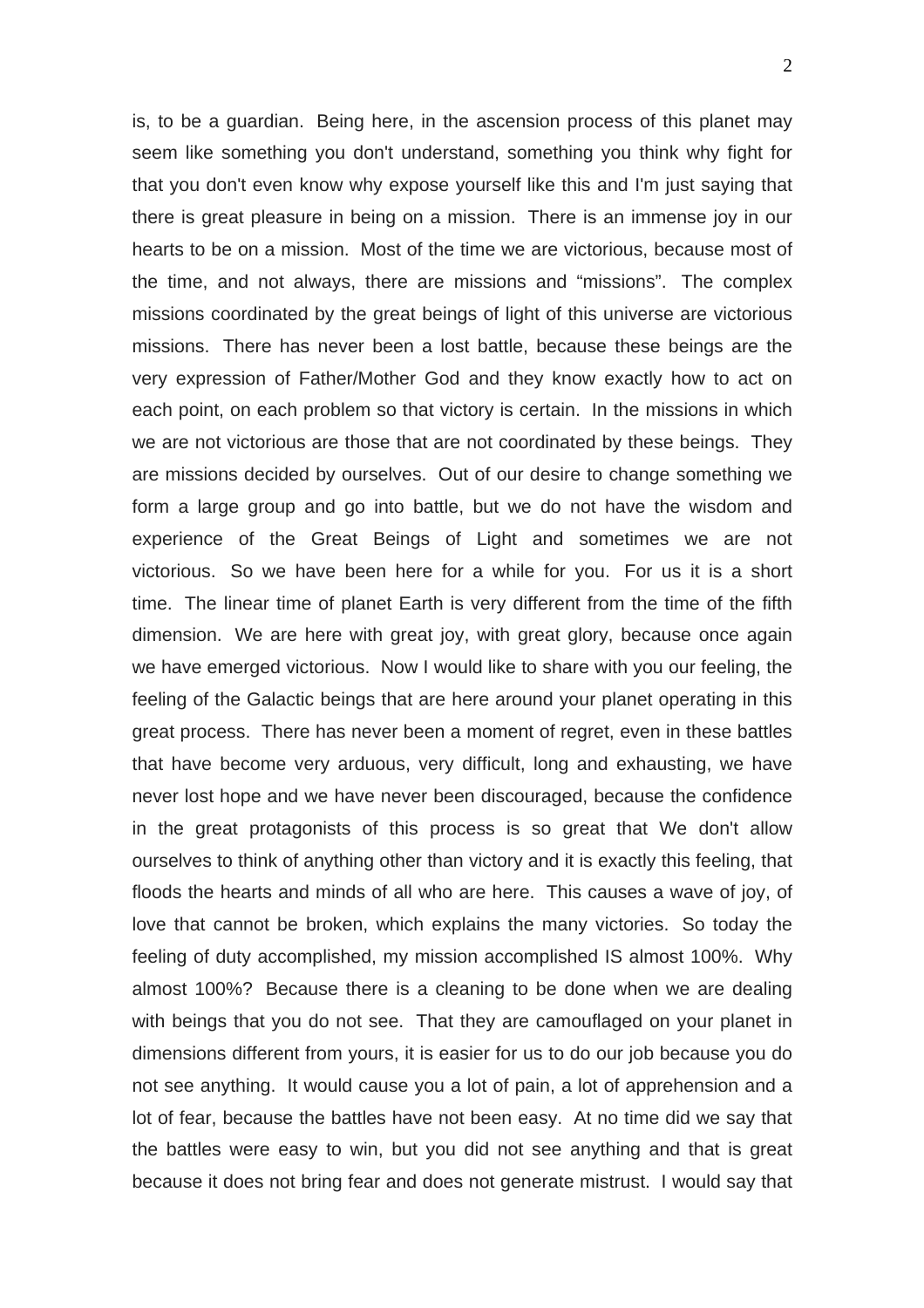this brings doubts, because we talk, talk and talk and you don't see anything. I can tell you that some battles have gone beyond your planet. they went further in the sense that they reverberated in the physical world, but you didn't realize it. Everything seemed normal, it seemed another phenomenon of Gaia, so today what is missing 100% is to clean the physical heads of the planet. It is more difficult because many have the power to make extremely bad decisions towards their people, so everything must be done very carefully. We are not acting in the shadows, everything is already on the table. Their leaders know exactly what to do. They have a deadline to do it and they know exactly what will happen if they don't comply and they also know what will happen if they take action contrary to what we want. It is not that we are in the hands of their leaders, but they have to take the first step. Case we can not do anything until this happens. There is no way they can just ignore the whole process. All the rulers of this planet know what is happening, but some think that time is infinite. That they can continue to act as long as they want, that is, they think that they are the ones steering the ship and that we are there waiting for their action. We the soldiers of this great process do not know the dates, but the great leaders do know them and there are dates, there are deadlines for these leaders like in the games you play on the planet, turn off to see. I can only say that you will see why our leaders are not bluffing they are not lying they are just applying what they have already determined. Soon very soon you will meet them. We will be able to appear exactly as we are. There are an infinity of bodies, forms, colors, beings around your planet, and we will have the greatest pleasure and the greatest pride in presenting ourselves with our best clothes as if we were all going to a great party. Let's say we invite each other to your planet's liberation party and we will all be there, and on that day you will hear us clapping, for we will be delighted to clap for you, for you will be a liberated planet. That day you will have put an end to all submission, control or manipulation of any being over you. That day we will be able to shout it's over and a new stage will begin. A stage of opening awareness of knowledge but, above all, of hard work. You have dirty this planet too much and now you will have the mission to clean it. We'll be there with you to help you clean it up, giving you the tools, the technology to do it, but the one who will do the work is you. Each one of you will have to take your instruments, your tools, and clean